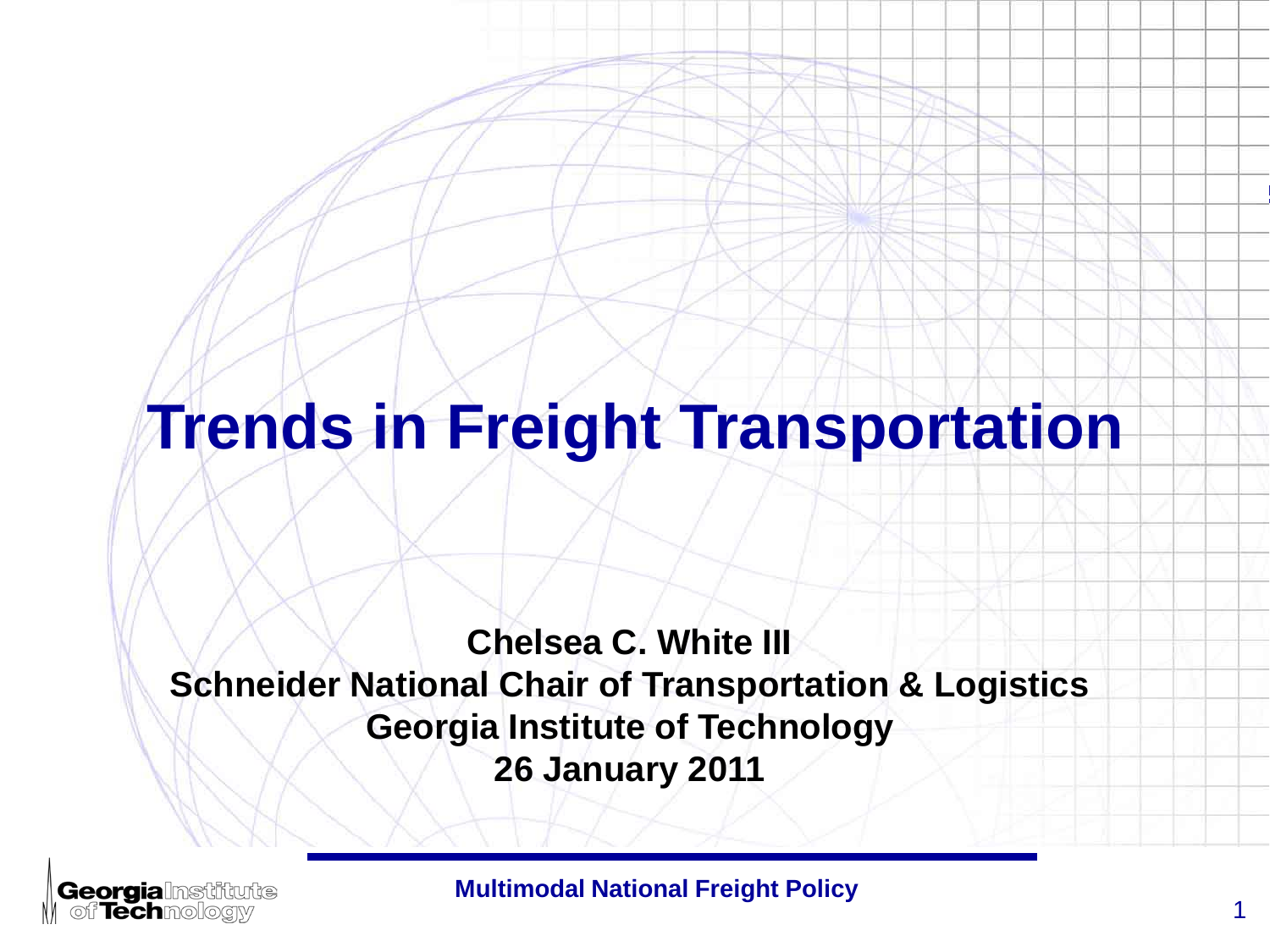### *Private sector perspective - shipper & carrier*

- Freight transportation industry trends, particularly freight with a high value to weight ratio
- What these trends might mean for a national freight policy
- What such a policy should look like
- Issues to be addressed in a national freight policy

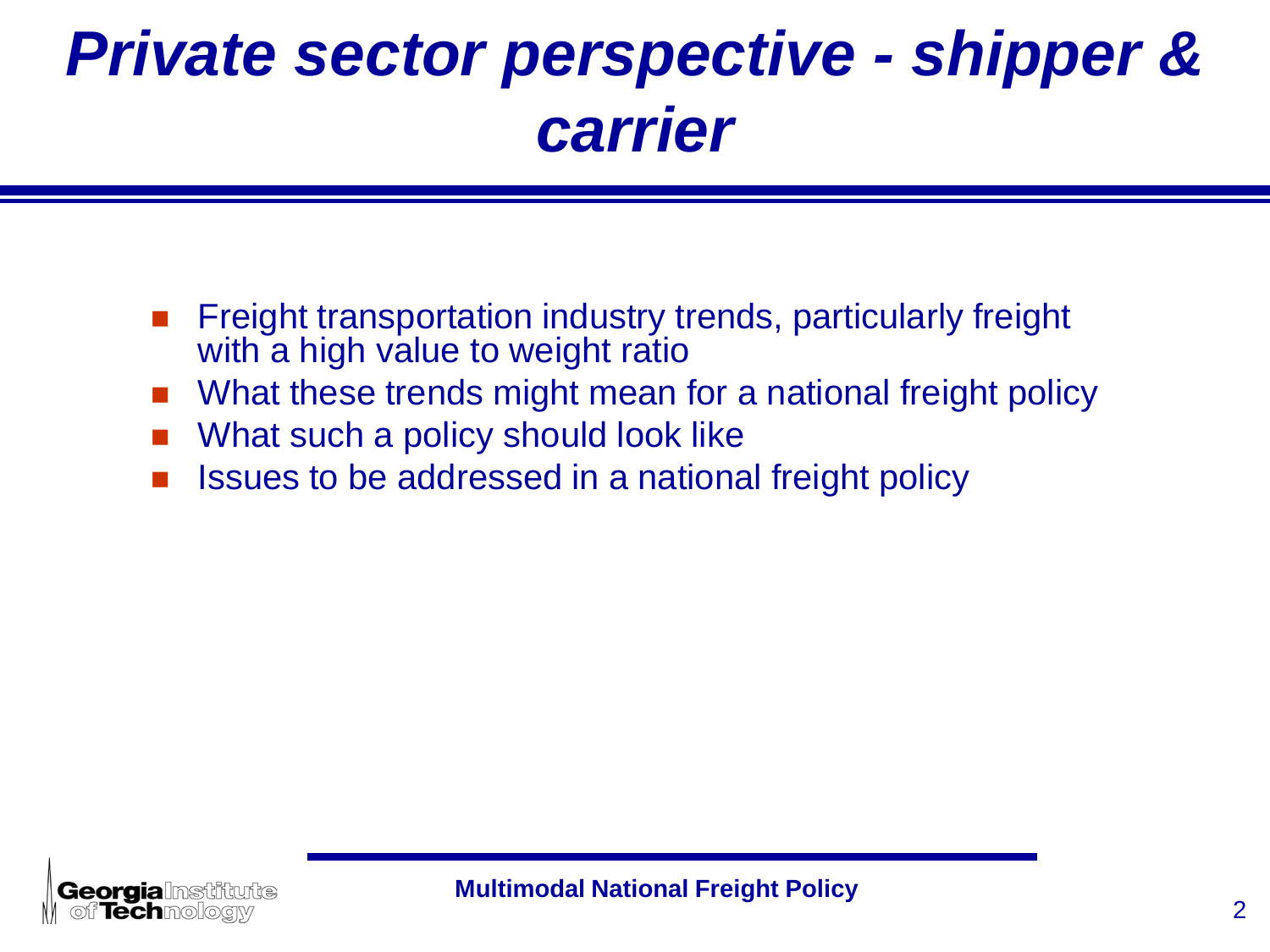## *Supply Chain Systems*



of **Tech** mology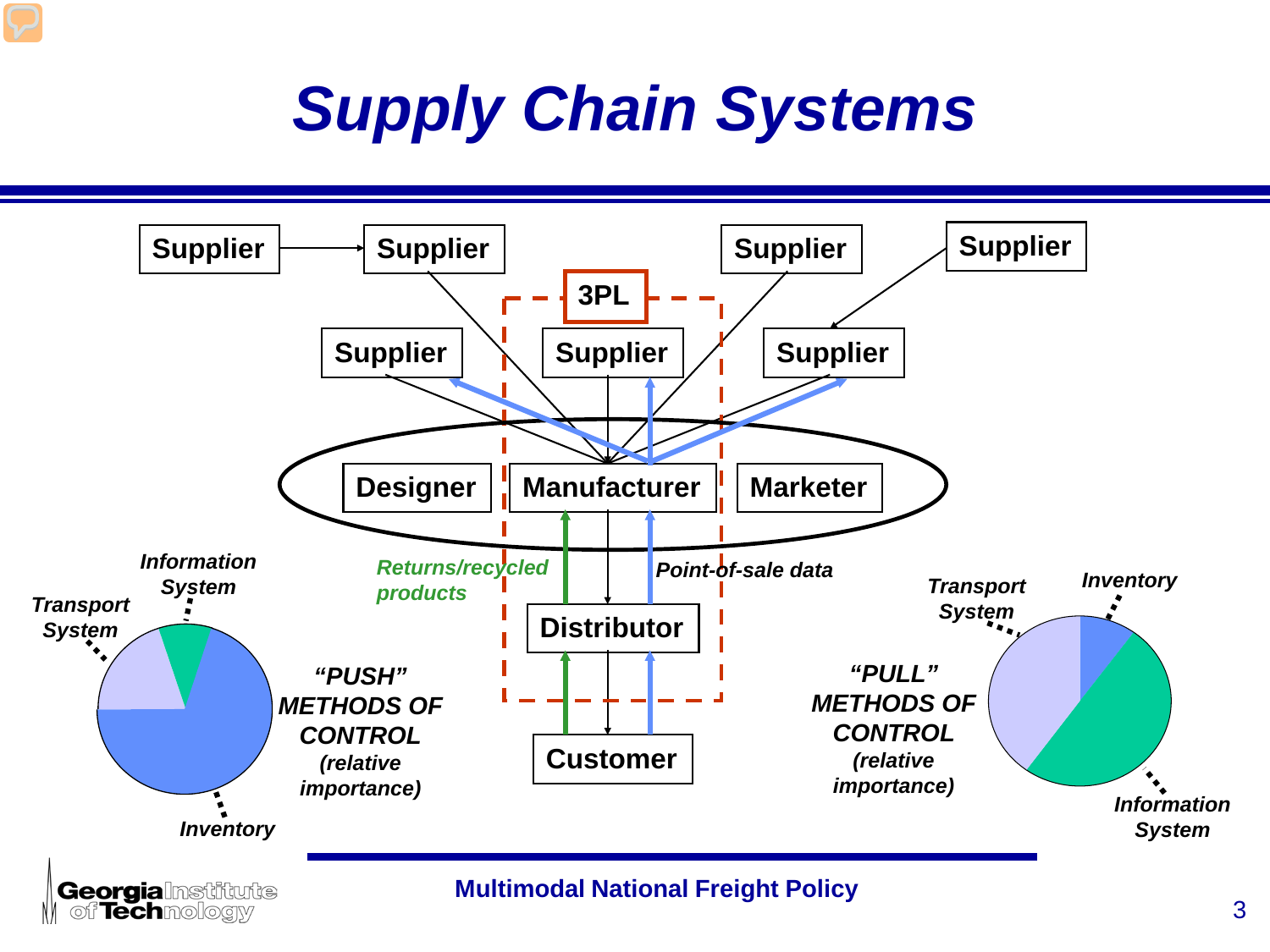# *Background – Supply chain design*

#### Focused on min cost & max customer service

- Direct costs tariffs, tolls, fuel, personnel
- Indirect costs lead time mean & variance (affects how much buffer inventory/holding cost needed to satisfy customer service)
- All modes are of interest, linked
- Supply chain re-design:
	- Results in modal & intermodal shifts
	- Due to changes in energy costs, infrastructure, regulations, mode availability, etc.
- **Implication:** All modes and their interfaces are part of a system

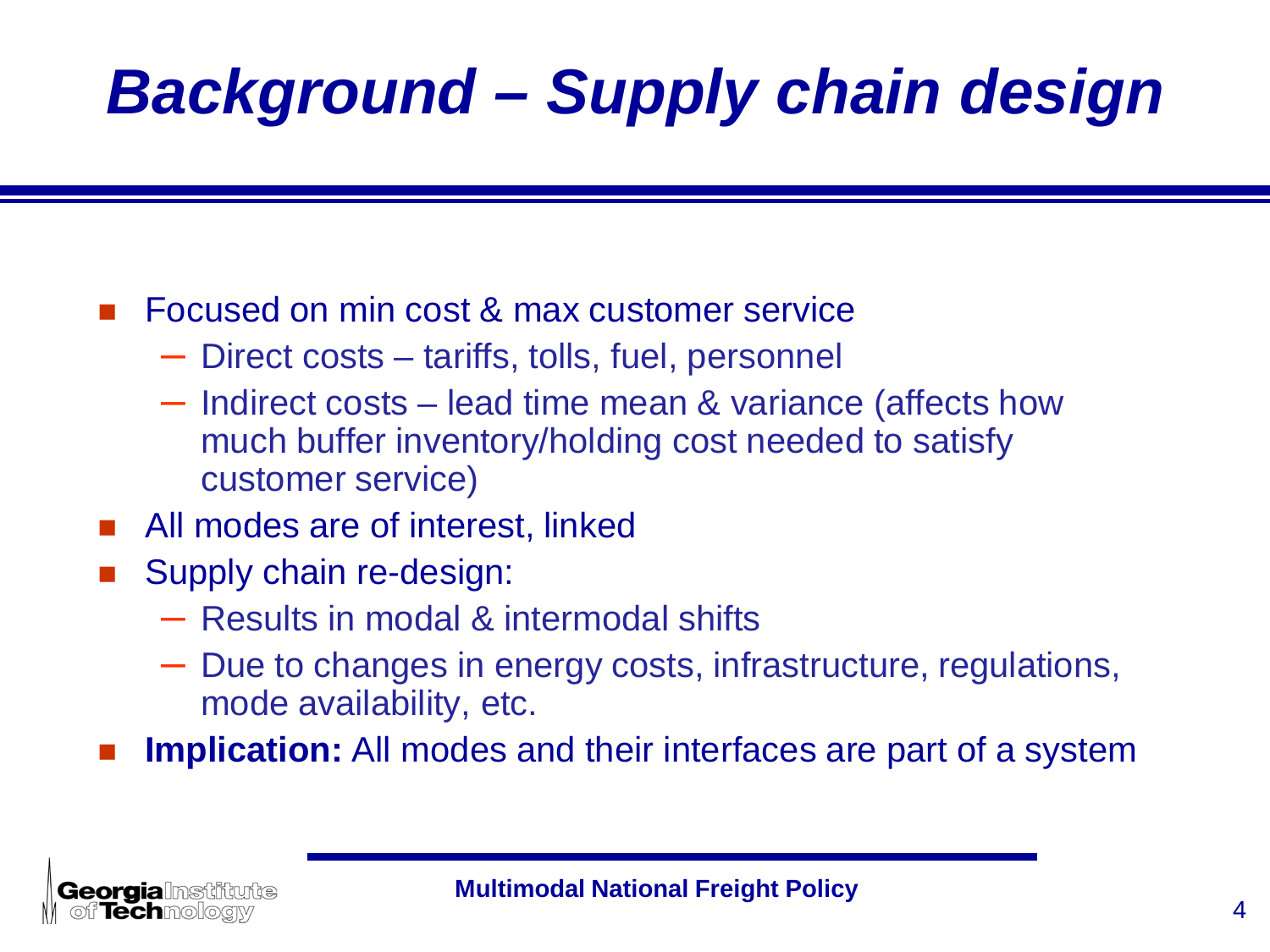## *System of systems – externalities & constraints*

- Energy cost and availability
- Labor cost and availability
- Regulation
	- $-$  EPA
	- $-$  HOS
	- Size & weight
	- Safety
	- Security
- Changing demographics corridors, super regions
- Changing freight transportation infrastructure 3rd set of locks, Panama Canal
- **Congestion**

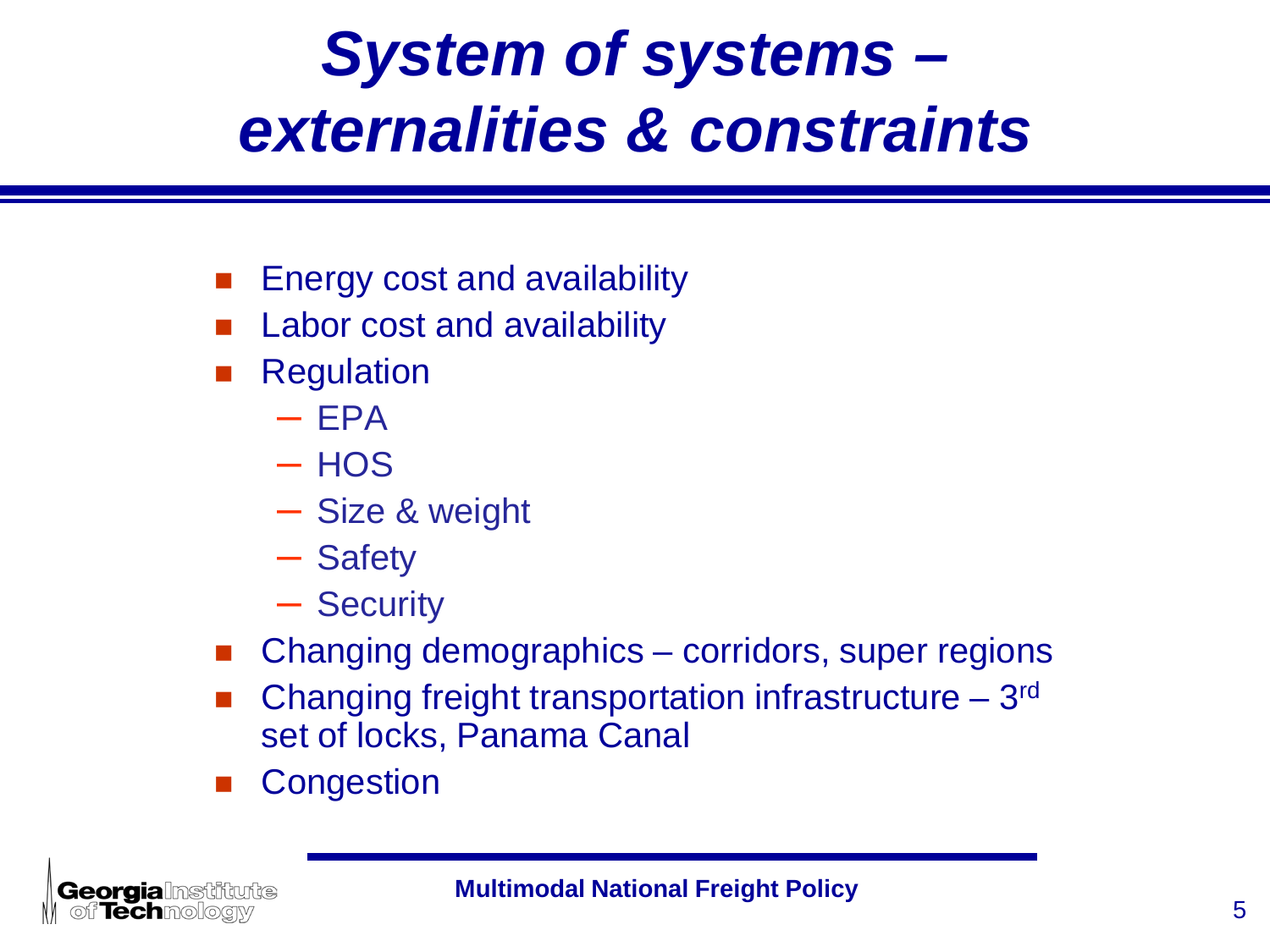### *Congestion & Leadtime Uncertainty*



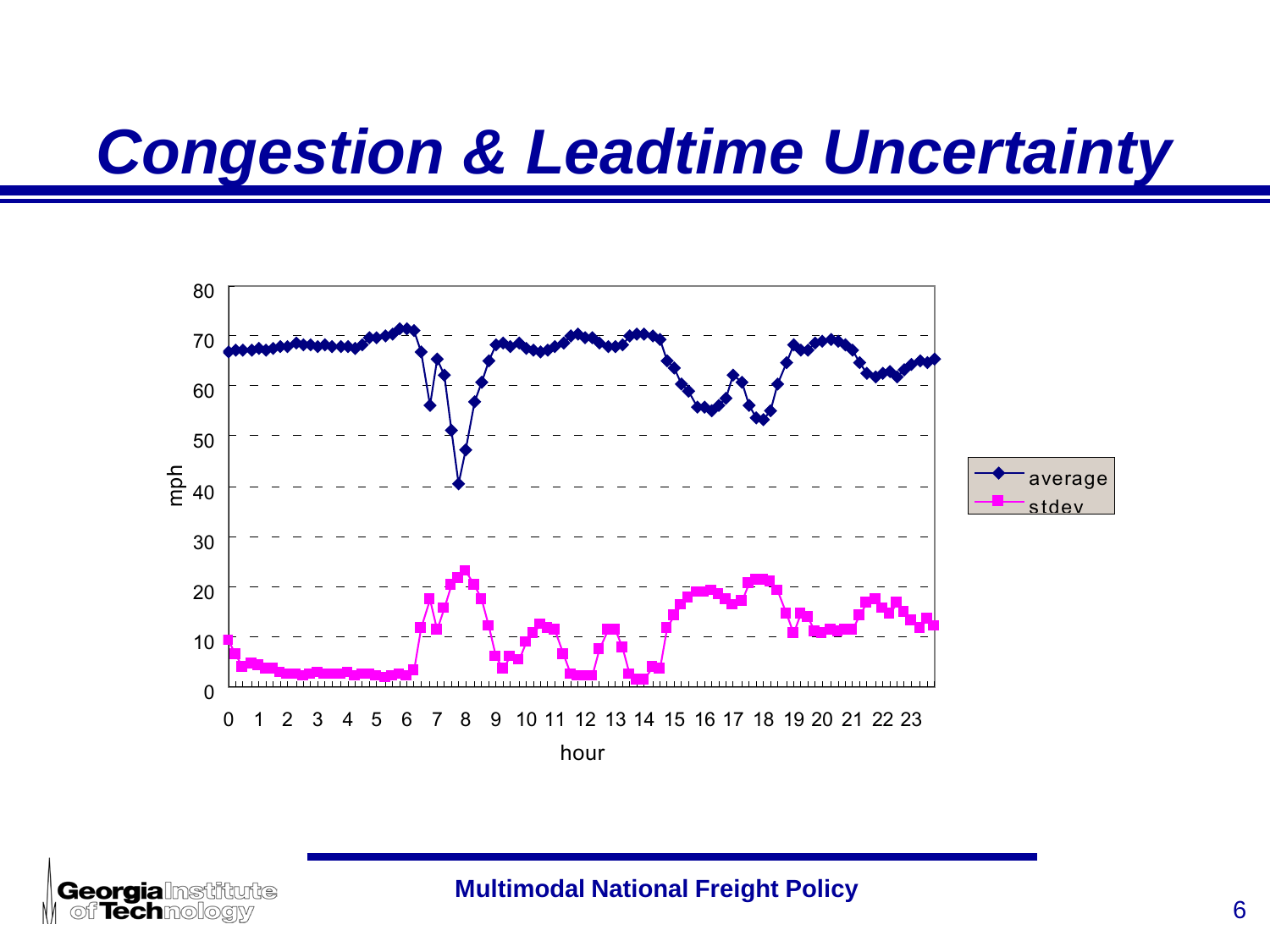### *Evolving Mega-Regions in the U.S*



Source: Carbonell et al, *Global Gateway Regions, The United States of America's Third Century Strategy*, Southern California Association of Governments, Los Angeles, CA, Sept. 2005; based on "Toward an American Spatial Development Perspective," University of Pennsylvania, Department of Planning, Spring 2004.

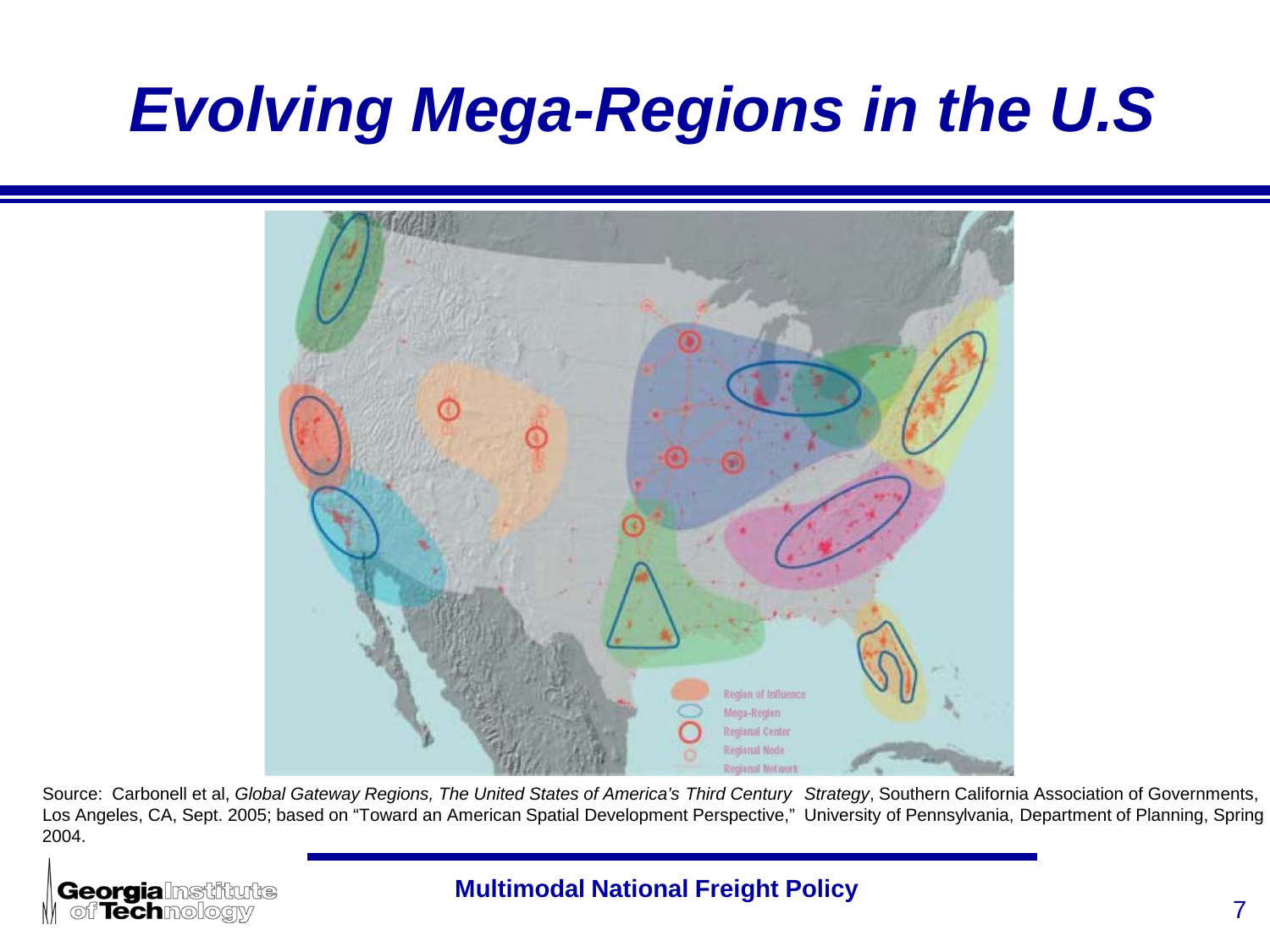## *Trends – near shoring*

- "Reverse globalization" supplier footprints moving closer to assembly and destination markets
- Cause: rising fuel costs, rising labor costs, and buffer inventory holding costs associated with long supply chains
- Large buffer inventories due to supply chains with large means and variances larger than expected (growing realization)
- Note: ratio of lead-time variance to lead-time mean in 'high velocity' supply chains particularly large
- **Implication:** A need to increase focus on improving border crossing efficiency with NAFTA countries/Caribbean

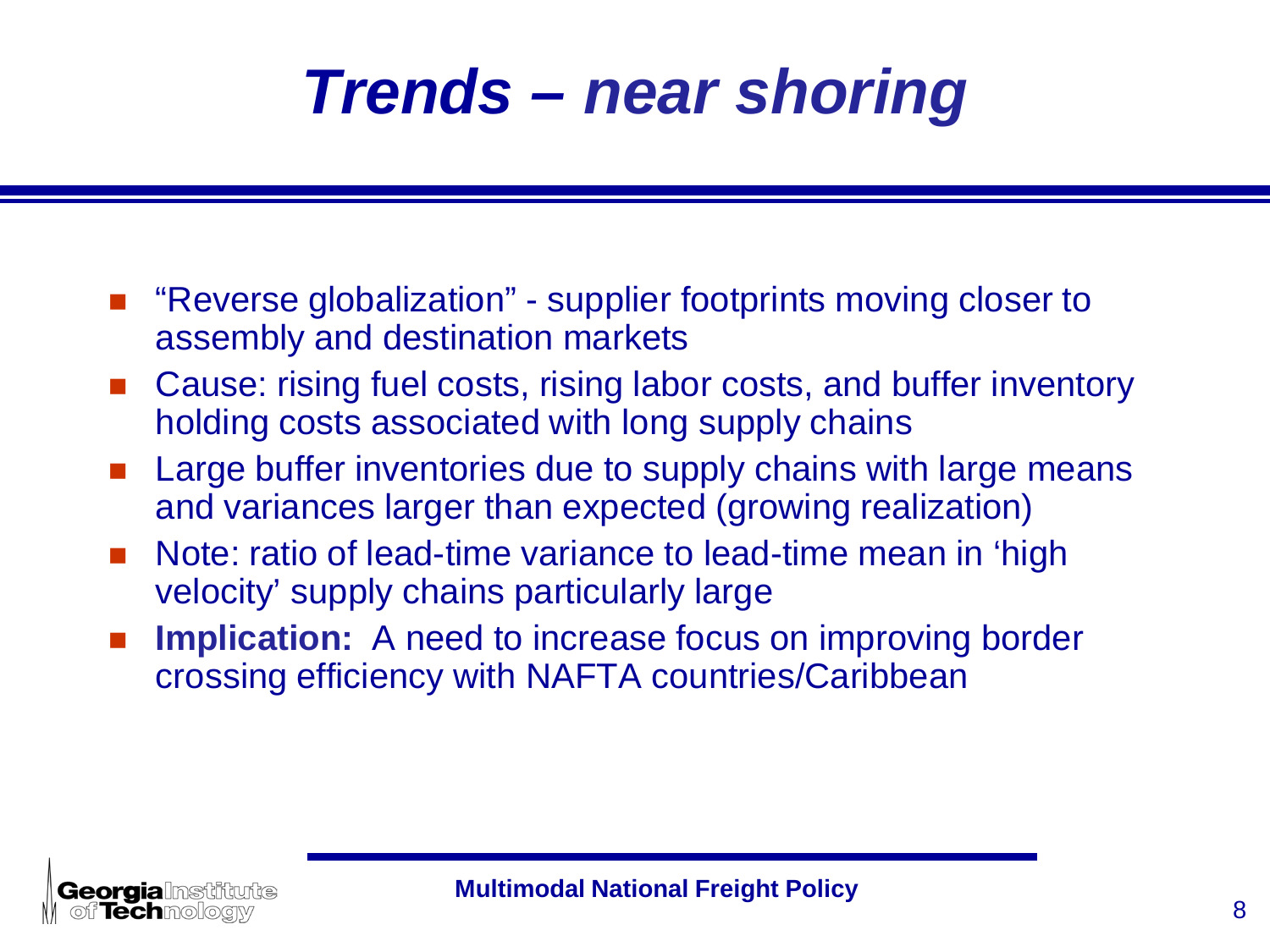# *Trends – beyond lean (JIT)*

- Beyond lean *resilient* supply chains needed to mitigate the risk of major disruptions (e.g., weather, accidents, strikes, fuel shortages, terrorist acts & threats, etc.)
- Remark: lean supply chains are very fragile
- Expected economic impact of a major disruption affected by:
	- Disruption likelihood (frequency of occurrence, related to investment in prevention)
	- Rapid recovery
- **Implication:** the importance of investment in both prevention and rapid recovery from major disruptions

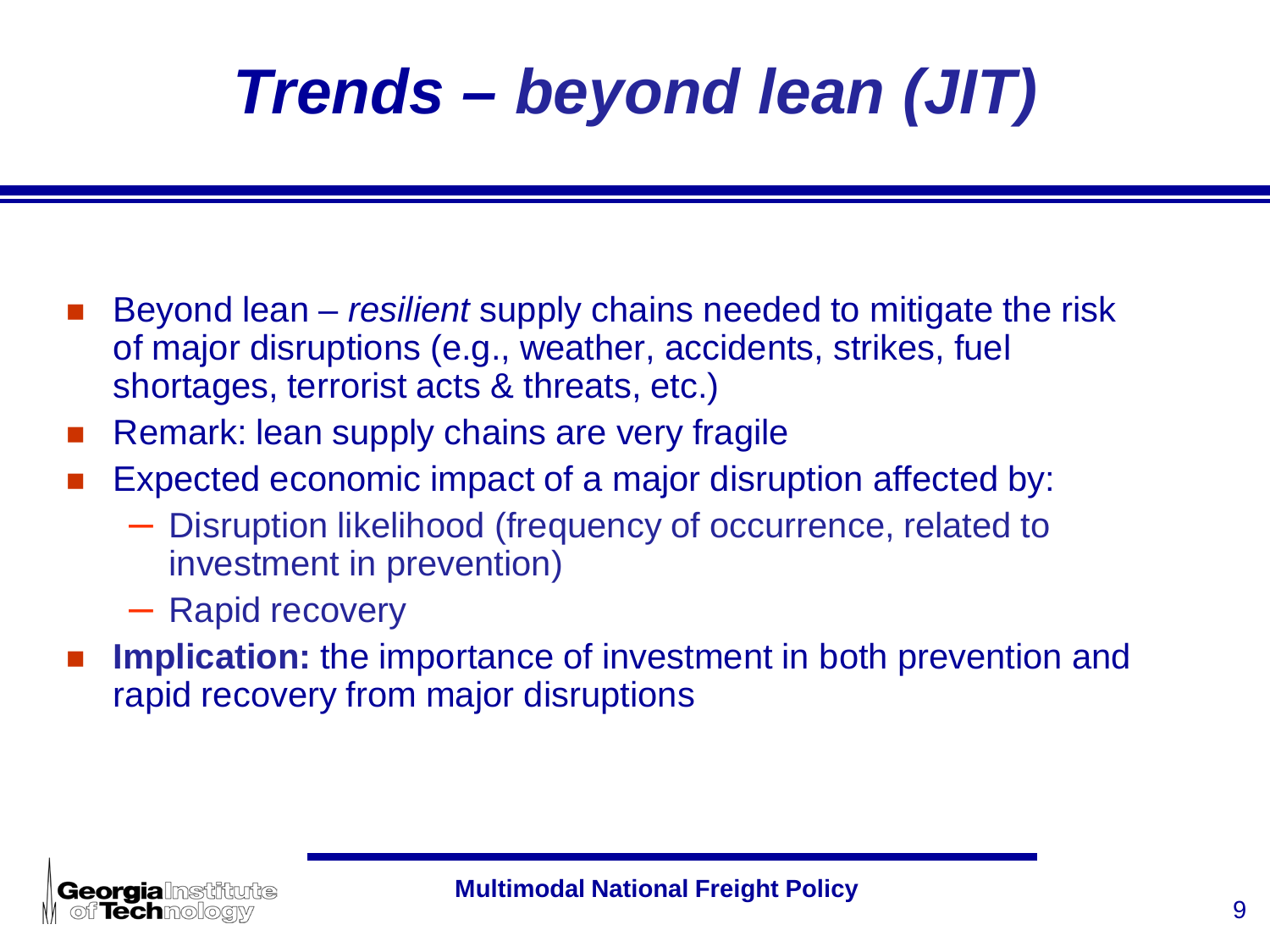## *Inventory Trends Total Supply Chain*



<sup>10</sup> **Multimodal National Freight Policy**

**Source: Census Bureau** 

tunte

**Georgia**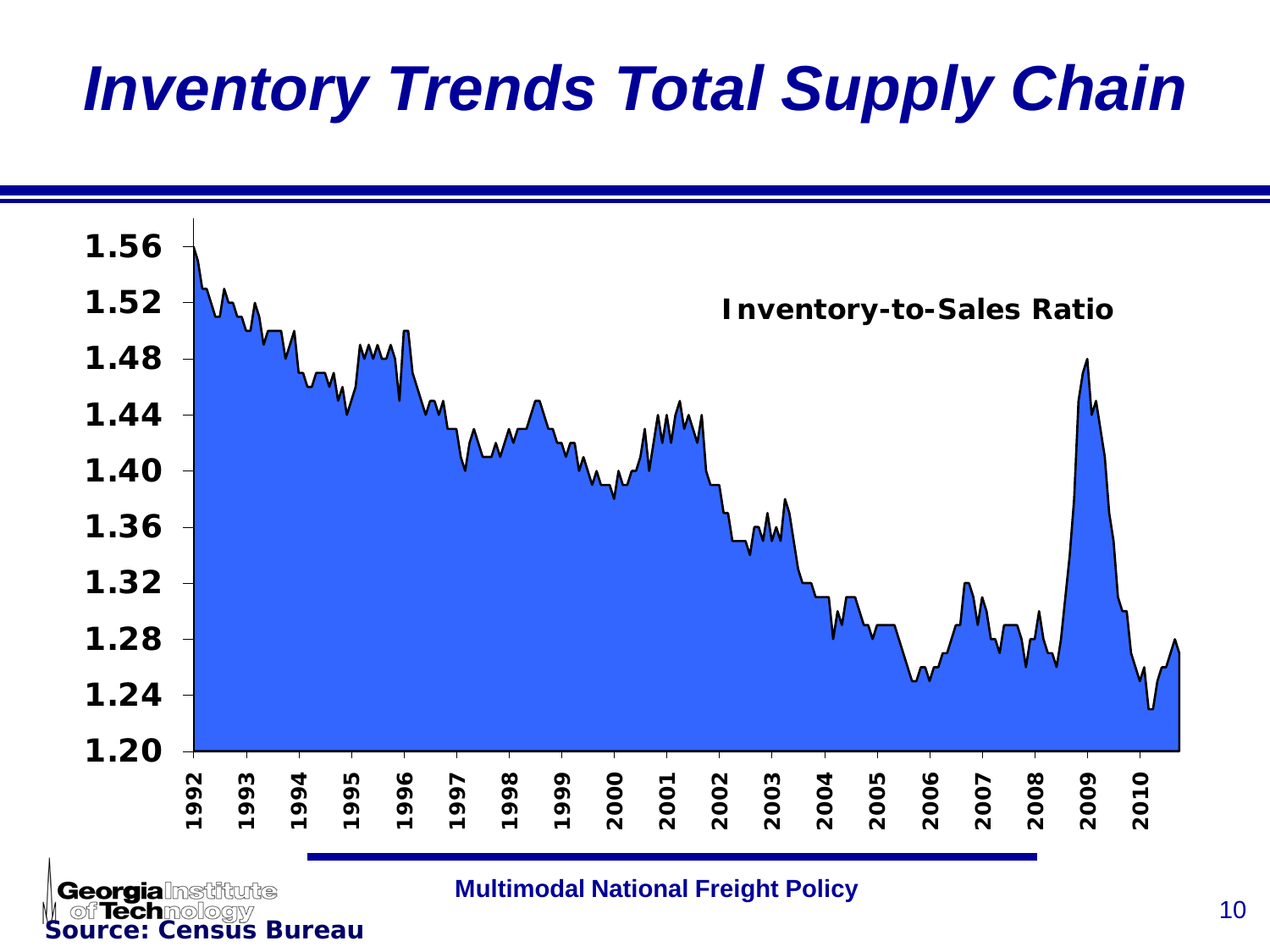### *Logistics Costs*

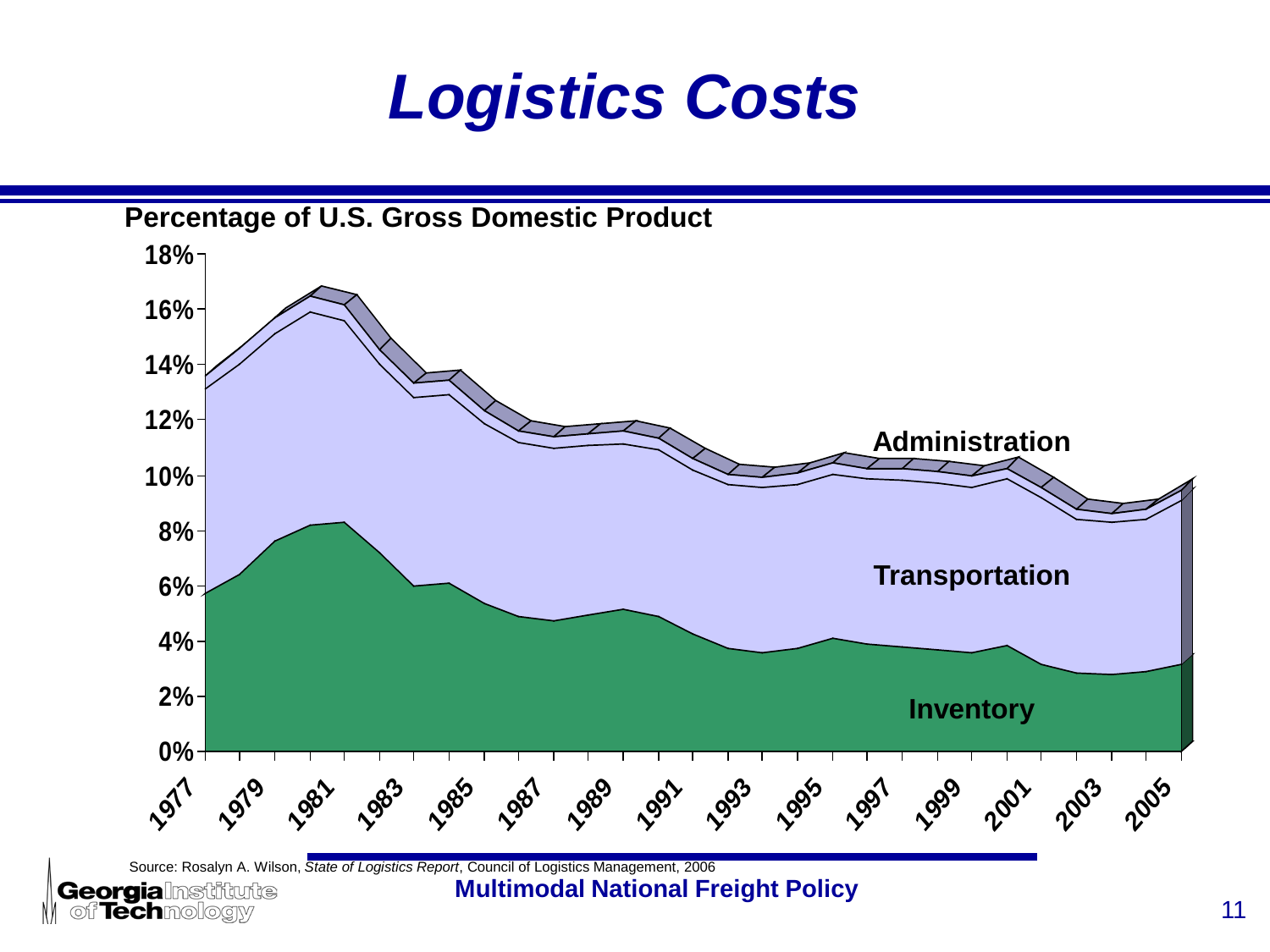# *Trends – real time supply chain control*

- Real time supply chain control, based on real time data the next level of supply chain efficiency
- Enabled by public and private investments in IT
- Multiple sources of data in a supply chain:
	- Inventory levels
	- Production rates
	- Vehicle, vessel, or trailer: position, speed, direction, engine temperature, oil or air pressure
	- Driver alertness
	- Traffic congestion
	- Weather
	- Freight status & visibility

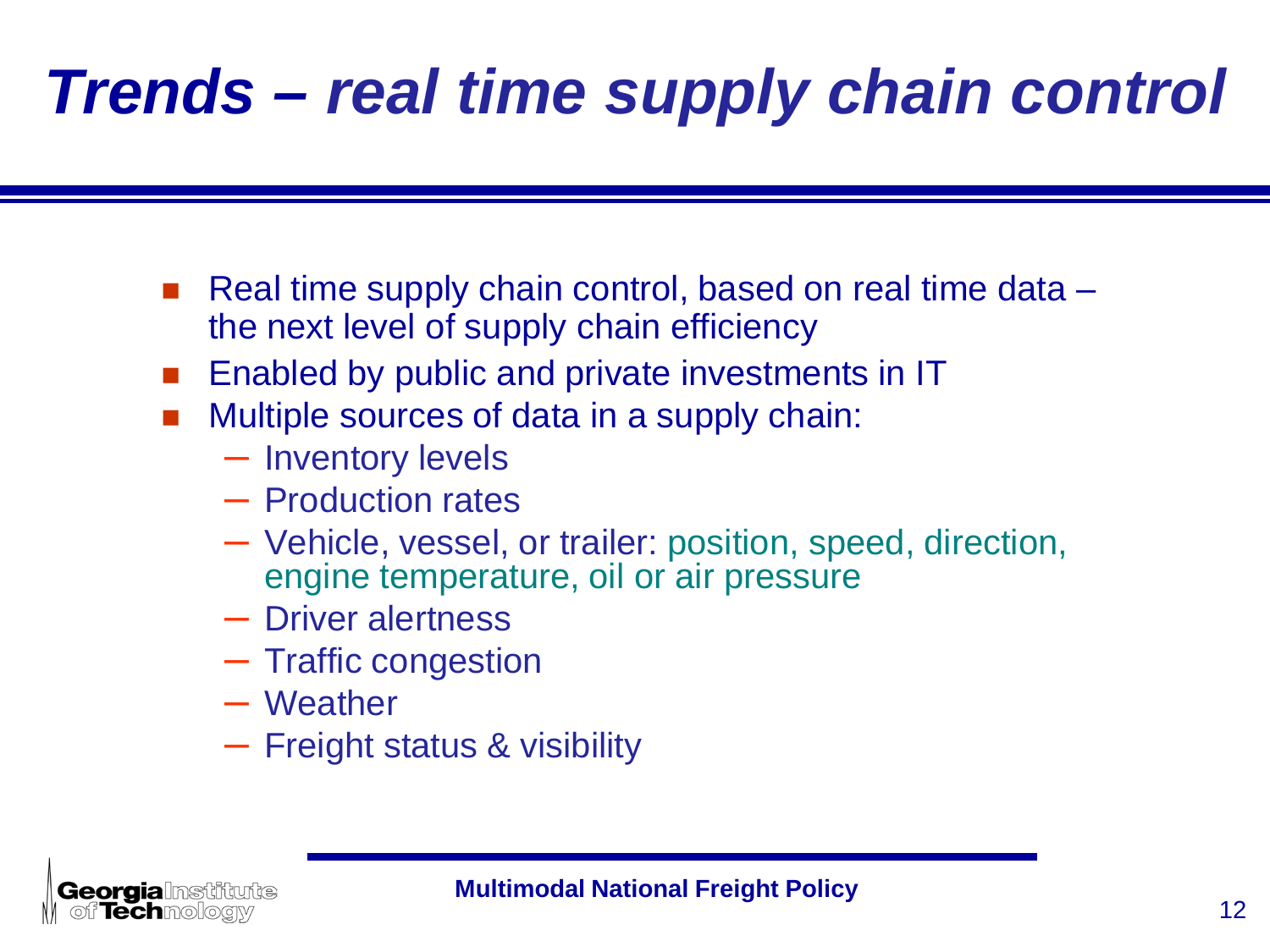# *Trends – real time supply chain control*

■ Examples, based on real time congestion information:

- Route determination in real-time: re-route in-route
- Tour determination in real-time: dynamic tour determination
- **The value of information:** 
	- How to assess this value?
	- How to extract this value in real time operations?
	- Is the value always positive?
	- What is the impact of data delay on this value?
- **Implication:** A need for R&D investment and innovation

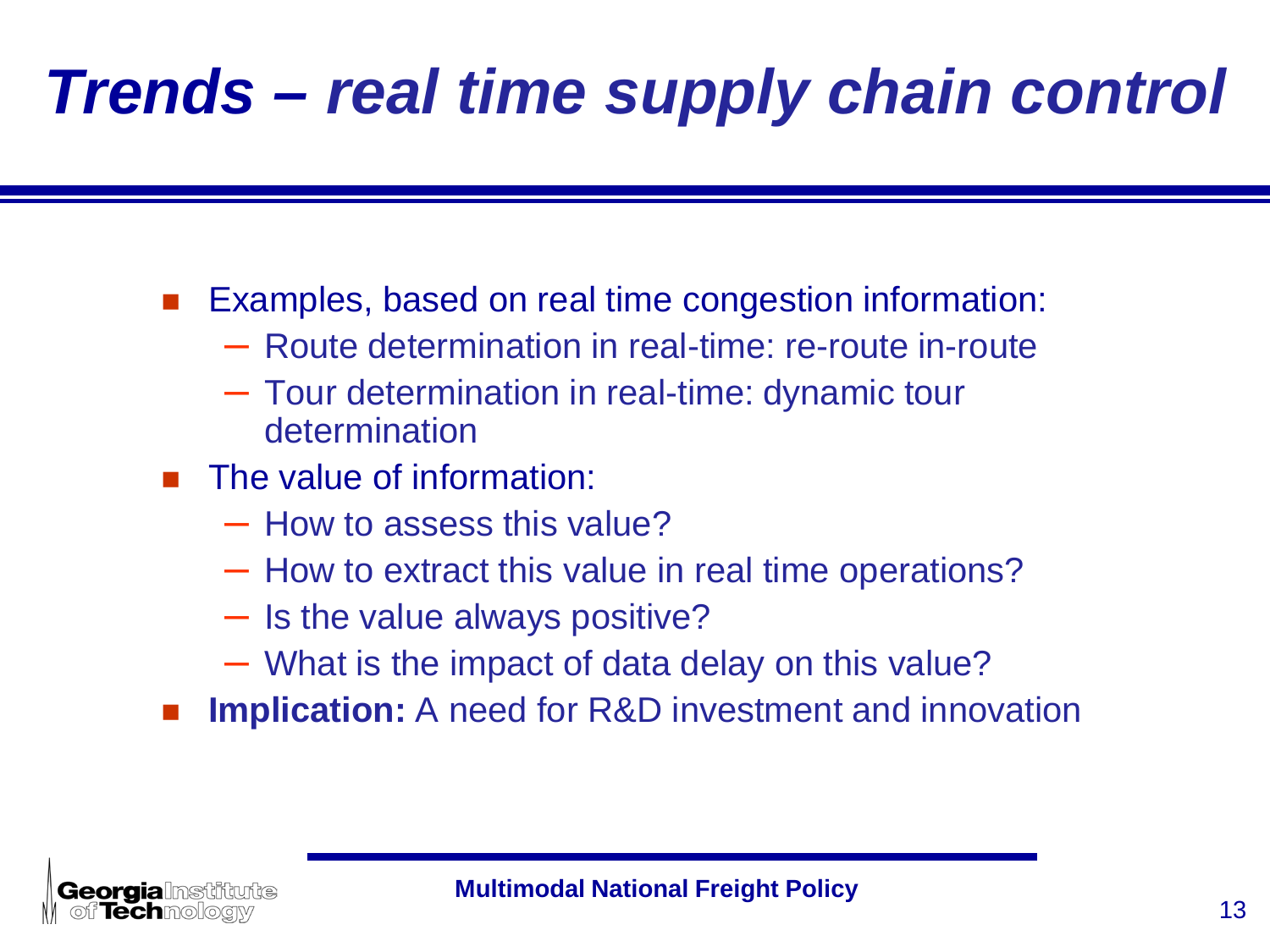#### *Panama Canal expansion 3rd Set of Locks & Vessel Dimensions*

#### **Existing Lock New Lock\***





**Vessel Beam 294.3m (965')**

**Vessel Beam 385.8m (1,265')**

**\*These dimensions were defined for a typical 8,000 TEU vessel**

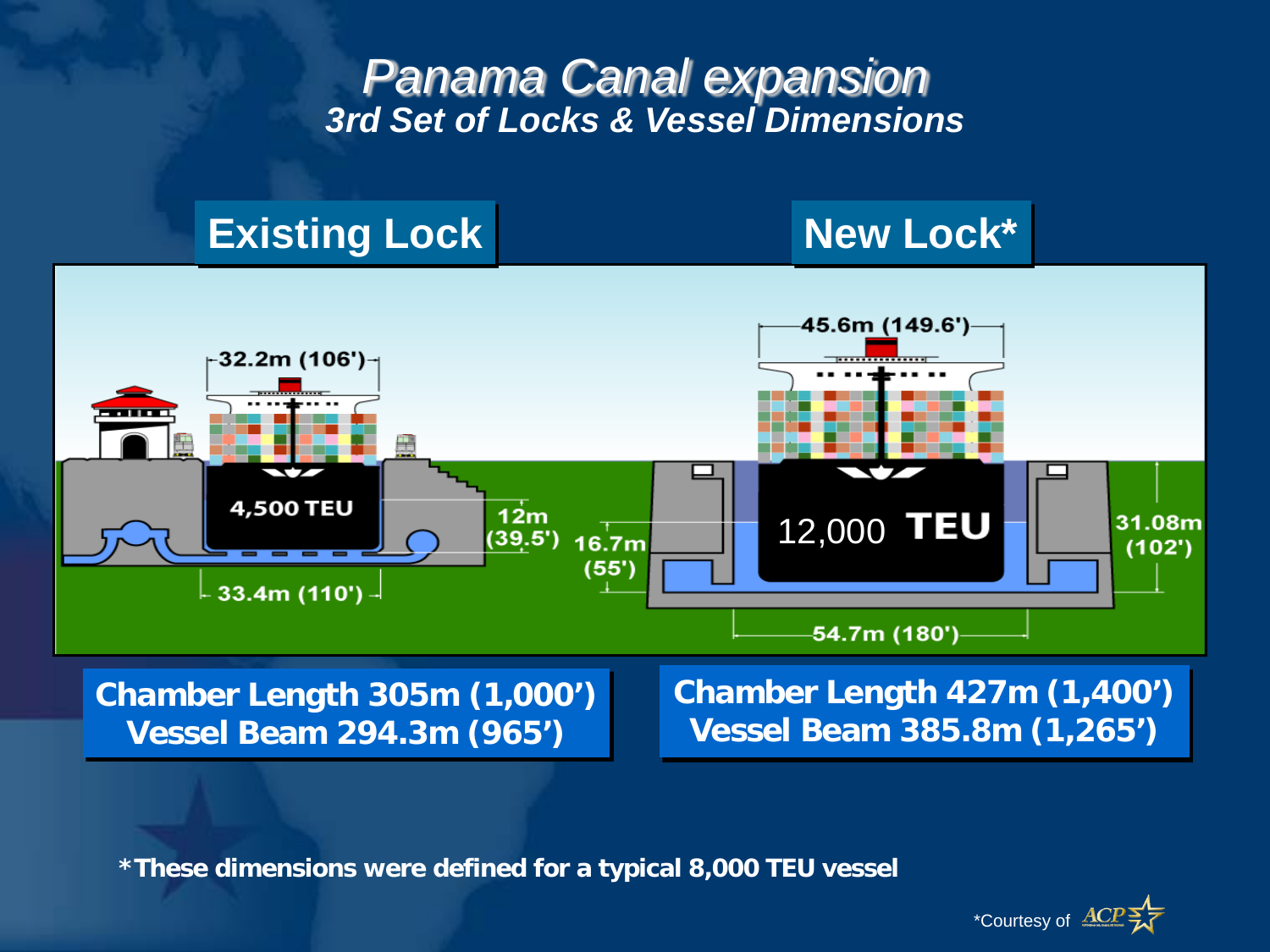# **Mobile Harbor (MH)**

Novel maritime cargo transport solution that can connect a large containership anchored in the open sea and ports with shallow water

• Execute high speed loading and unloading in the wavy open sea • Deploy original, advanced technologies